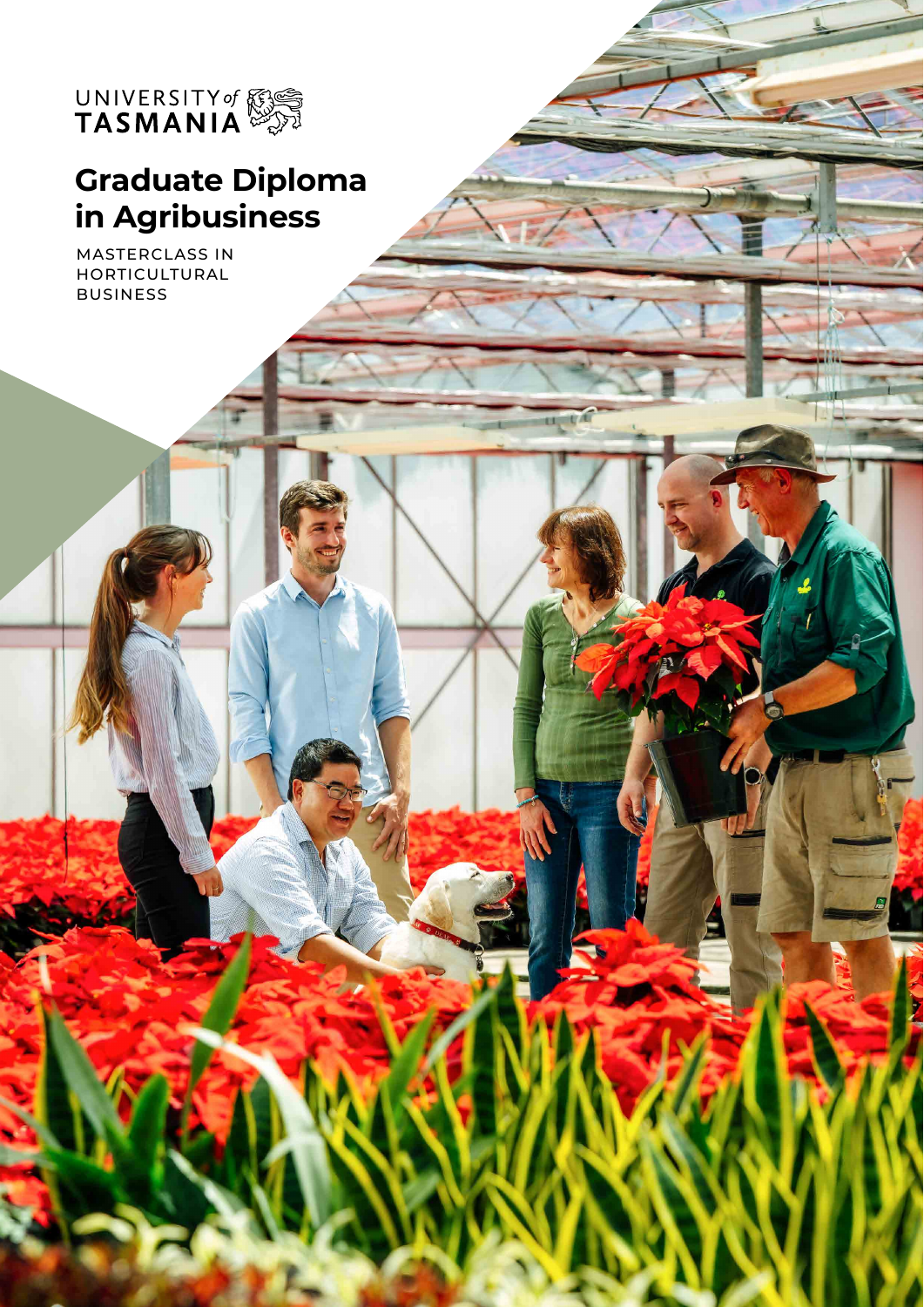## **Masterclass in Horticultural Business**

The University of Tasmania developed the Masterclass in Horticultural Business in partnership with some of the world's leading names in horticulture, including New Zealand's Lincoln University, the Wageningen Research Academy in the Netherlands and Hort Innovation.

The course is designed to equip current and future farm managers, owners and employers with the agribusiness skills and capabilities required to run profitable and sustainable farm businesses.

The Masterclass in Horticultural Business will provide a pathway to leadership within a horticulture business through the development of management and business skills, a comprehensive industry understanding, and networking with some of the field's savviest growers and industry members from a variety of sectors.

The course is delivered through a mix of flexible online and face-to-face learnings, meaning that no matter where you live in Australia, the Masterclass is flexible and accessible.

Throughout the course, each unit will contribute to your own personal leadership development and business plan, which is presented to a panel at the end of the course.

### COURSE DETAILS

#### **Graduate Diploma in Agribusiness**

Students can enrol and complete the eight units on a full time, part time or fast track basis.

**Full time** is over an 18 month period **Part time** is over a 24 month period **Fast track** is over a 12 month period

Flexible options allow participants to study during periods of reduced seasonal workload and around personal circumstances. Online



Study at your own pace when you want, where you want. All you need is regular access to a computer and the internet.



The university has developed this course in partnership with Hort Innovation, in consultation with the horticulture industry.



Through face to face workshops and industry excursions, you will have the opportunity to develop your professional skills and network with others in the industry.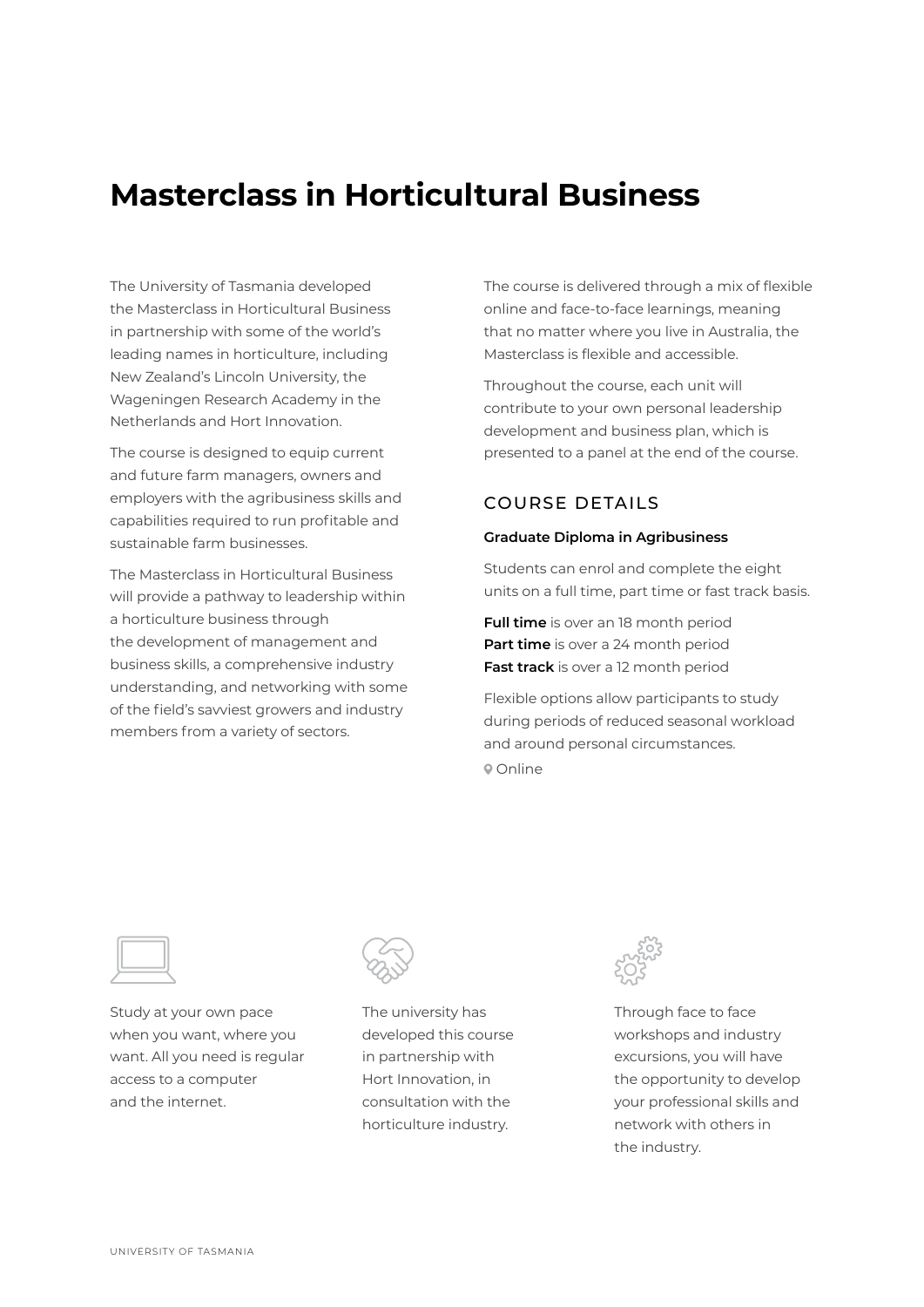#### **STRUCTURE**

Successful completion of this course will see you graduate with a Graduate Diploma of Agribusiness, specialising in Horticultural Business. You will undertake eight units through a flexible online delivery, focusing on key subjects to help you grow your career in the Horticulture industry.

#### UNITS

**Leadership, People and Culture Agribusiness Financial Management Global Trends and New Market Opportunities Agribusiness Innovation and Entrepreneurship Agribusiness Development and Strategy Horticultural Business Management Horticultural Value Chains and Logistics Horticultural Marketing and Communication**

#### **WORKSHOPS**

Two day in person workshops are held three times during the course at various locations across Australia providing a unique opportunity to network with others in the industry.

#### ENTRY REQUIREMENTS

For admission to this degree you need to have:

- An Australian Bachelor Degree, Graduate Certificate or equivalent level standard and a minimum of one year relevant work experience in the agricultural or horticultural sectors; OR
- A minimum of five years approved relevant work experience in the agricultural or horticultural sectors; OR
- Other special circumstances (e.g. post‐ secondary qualifications) as approved by the Dean or delegated authority.

#### KEY DATES 2022

**Half Year Period 1** 24 Jan 2022 – 26 Jun 2022

**Half Year Period 2** 27 Jun 2022 – 4 Dec 2022